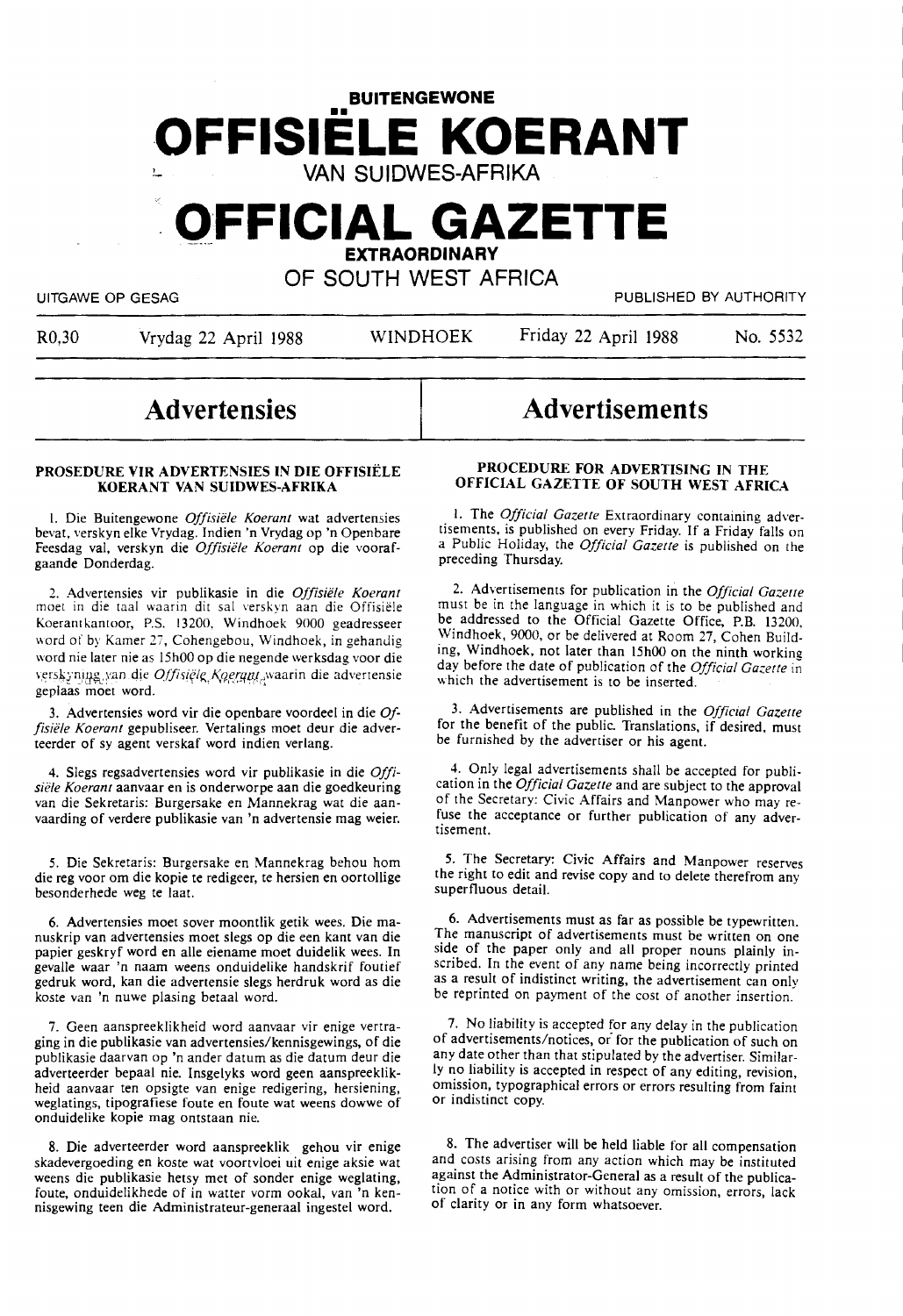## GEREGTELIKE EN ANDER OPENBARE VERKOPE:

| Openbare veilings, verkope en tenders: | 6.00<br>15.00<br>23.00 |
|----------------------------------------|------------------------|

## ORDERS VAN DIE HOF:

Voorlopige en finale likwidasies of sekwestrasies 14,00

| Vermindering of verandering in kapitaalsame-<br>smeltings, aanbod van skikking | 37.00 |
|--------------------------------------------------------------------------------|-------|
| Geregtelike besture, kurator bonis en soortgelyke<br>en uitgebreide bevel nisi | 37.00 |
| Verlenging van keerdatum                                                       | 4.00  |
| Tersydestellings en afwysings van petisies (J. 158)                            | 4,00  |

II. Die koste vir die plasing van advertensies, behalwe die kennisgewings wat in paragraaf 10 genoem word. is teen die tarief van 56c per cm dubbelkolom. (Gedeeltes van 'n cm moet as voile cm bereken word).

12. Geen advertensie word geplaas tensy die koste nie vooruitbetaal is nie. Tjeks, wissels, pos- en geldorders moet aan die Sekretaris,: Burgersake en Mannekrag betaalbaar gemaak word.

#### **Vorm/Form J 187**

#### **LIKWIDASIE- EN DISTRIBUSIEREKENING IN BESTORWE BOEDELS WAT TER INSAE LÊ**

lngevolge artikel 35(5) van Wet 66 van 1965, word hierby kennis gegee dat duplikate van die likwidasie- en distribusierekenings (eerste en finale, *tensy anders vermeld)* in die boedels hieronder vermeld, in die kantore van die Meester en Landdroste soos vermeld en gedurende 'n tydperk van 21 dae (of korter of !anger *indien spesiaal vermeld)* vanaf gemelde datums of vanaf datum van publikasie hiervan, as dit later is, ter insae lê van alle persone wat daarby belang het.

Indien binne genoemde tydperk geen besware daarteen by die betrokke Meester ingedien word nie, gaan die eksekuteurs oor tot die uitbetalings ingevolge gemelde rekenings.

407/87 JORDAN Jack, 220717 5007 005, 12de Straat H2049-22, Wesdene, Supplementêre, Keetmanshoop, Windhoek. Eerste Nasionale Bank van Suidelike Afrika Bpk., Posbus 512, Kaapstad.

126/87 HATTINGH Hendrik Jacobus, 491016 0100 15 2, Otjiwarongo, Otjiwarongo, Windhoek. Eerste Nasionale Bank van SA Beperk, Posbus 512, Kaapstad 8000.

285/87 DIPPENAAR Jacobus Johannes, 641126 0100 065, Bethanien, Bethanien, Windhoek. Eerste Nasionale Bank van Suidelike Afrika Bpk., Posbus 512, Kaapstad.

31/88 GADNEY Johannes Hendrik Gerhardus, 131219 5017 00 7, LUderitz distrik. Cecilia Johanna Hendrina Gadney, 300705 0017 00 5, Lilderitz, Windhoek. Eerste Persoonlike Batebestuur Eiendoms Beperk, Posbus 448,

# SALES IN EXECUTION AND OTHER PUBLIC SALES:

| Sales in execution $\ldots \ldots \ldots \ldots \ldots \ldots \ldots$ 18,00 |                        |
|-----------------------------------------------------------------------------|------------------------|
| Public auctions, sales and tenders:<br>251 to 350 words                     | 6.00<br>15.00<br>23.00 |

## ORDERS OF THE COURT:

| Provisional and final liquidations or sequestra-                     | 14.00 |
|----------------------------------------------------------------------|-------|
|                                                                      |       |
| Reduction or change in capital mergers, offers of                    |       |
| compromise $\ldots \ldots \ldots \ldots \ldots \ldots \ldots \ldots$ | 37,00 |
| Judical managements, curator bonis and similar                       |       |
|                                                                      | 37,00 |
| Extension of return date                                             | 4.00  |
| Supersession and discharge of petitions (J. 158)                     | 4.00  |

11. **The** charge for the insertion of advertisements other than the notices mentioned in paragraph IO is at the rate of 56c per cm double column. (Fractions of a cm must be calculated as a cm).

12. No advertisements shall be inserted unless the charge is prepaid. Cheques, drafts, postal or money orders must be made payable to the Secretary: Civic Affairs and Manpower.

#### **LIQUIDATION AND DISTRIBUTION ACCOUNTS IN DECEASED ESTATES LYING FOR INSPECTION**

In terms of section 35(5) of Act 66 of 1965, notice is hereby given that copies of the liquidation and distribution accounts (first and final, *unless otherwise stated)* in the estates specified below will be open for the inspection of all persons interested therein for a period of 21 days (or shorter or longer if *specially stated)* from the date specified or from the date of publication hereof, whichever may be the later, and at the offices of the Master and Magistrates as stated.

Should no objection thereto be lodged with the Master concerned during the specified period, the executors will proceed to make payments in accordance with the accounts.

609/87 BURGER (gebore: Kotze) Beatrice, 321113 OOII 00 0, Dertiendelaan 25, Noordhoek, Keetmanshoop, 9000. Keetmanshoop, Windhoek. Die Bestuurder, Bankorptrust Beperk, Posbus 680, Bellville, 7535 (Eksekuteur).

379/87 RYKE Daniel Petrus, 150303 01 0013 1, J T Potgieter Tehuis, Beethoven Street Windhoek West. Eerste, Windhoek. I R McLaren - Eksekuteur, Investment Trust Co (Pty) Ltd., P O Box 21204, Windhoek.

305/85 HOLTZHAUSEN Gert Daniel, 570118 5058 086, Farm Stilledal No 347, District Mariental, 1st, Mariental, Windhoek. C H Scriba (Executor), c/o Engling Stritter & Partners, **P** O Box 43, Windhoek.

153/87 REED Elisabeth Magdalena Susana, 060415 0010 00 6, Plaas Arib 501, Gobabis. Eerste, Gobabis, Windhoek. Eerste Nasionale Bank Beperk, Posbus 512, Kaapstad, 8000.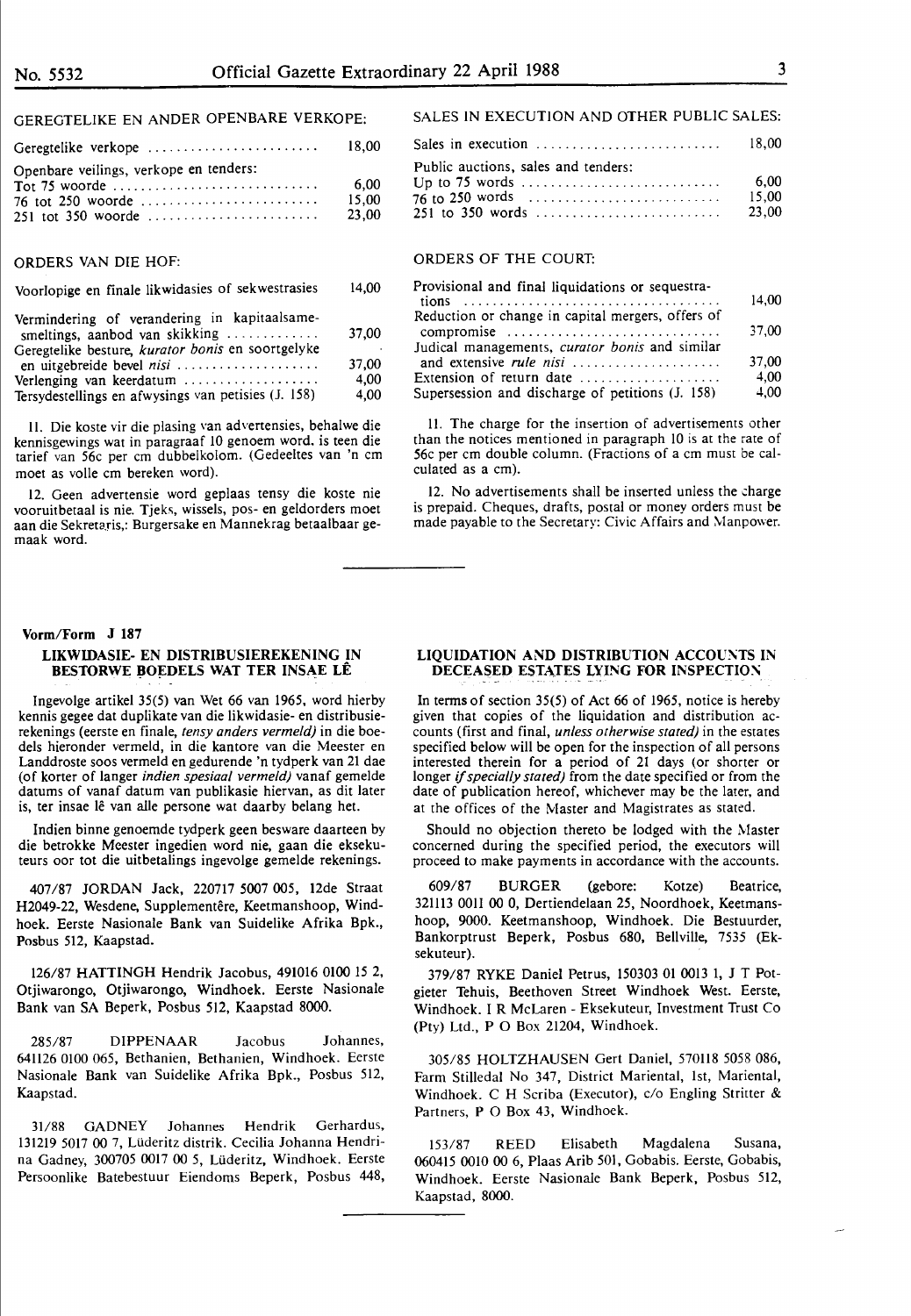9. Die jaarlikse intekengeld op die *Offisiiile Koerant* is R25 plus belasting posvry in hierdie gebied en die Republiek van Suid-Afrika, verkrygbaar by Star Binders & Printers, Posbus 56, Windhoek, 9000. Oorsese intekenaars moet posgeld vooruitbetaal. Enke! eksemplare van die *Offisiele Koerant* is verkrygbaar van Star Binders & Printers, Posbus 56, Windhoek, 9000 teen die prys soos gedruk op eksemplaar. Eksemplare word vir slegs twee jaar in voorraad gehou.

10. Die koste vir die plasing van kennisgewings is soos volg en is betaalbaar by wyse van tjeks, wissels, pos- of geldorders:

# **LYS VAN VASTE TARIEWE**

| GESTANDAARDISEERDE<br>KENNISGEWINGS                                                                                 | Tarief per<br>plasing<br>R |
|---------------------------------------------------------------------------------------------------------------------|----------------------------|
| Oordrag van besigheid                                                                                               | 3.25                       |
| Aktes: Verlore dokumente                                                                                            | 6,00                       |
|                                                                                                                     | 5,00                       |
| Boedelwettekennisgewings: Vorms J. 187, 193,<br>197, 295, 297, 517 en 519                                           | 2,00                       |
| Derdepartyassuransie-eise om skadevergoeding.                                                                       | 2.50                       |
| Insolvensiewet en maatskappywettekennisge-<br>wings: J. 28, J. 29. Vorms 1 tot 9                                    | 4,00                       |
| L.W. $-$ Vorms 2 en 6 $-$ by komstige verklarings<br>volgens woordetaltabel, toegevoeg tot die basie-<br>se tarief. |                            |
| Naamsverandering (vier plasings) $\ldots$                                                                           | 60,00                      |
| Naturalisasiekennisgewings (insluitende 'n her-<br>druk vir die adverteerder)                                       | 2.00                       |
| Onopgeëiste geld — slegs in die Buitengewone $Of$ -<br>fisiële Koerant sluitingsdatum 15 Januarie (per in-          |                            |
| skrywings van "naam, adres en bedrag")                                                                              | 0.80                       |
| $Slagterskenn isgewings \dots \dots \dots \dots \dots \dots \dots \dots$                                            | 5,00                       |
| Slumopruimingshofkennisgewings, per perseel                                                                         | 4,00                       |
| Verlore lewensversekeringspolisse                                                                                   | 2,00                       |

## NIE-GESTANDAARDISEERDE KENNISGEWINGS

Maatskappykennisgewings: Kort kennisgewings: Vergaderings, besluite, aanbod van skikking, omskepping van maatskappye, vrywillige likwidasie, ens.: sluiting van lederegisters vir oordragte en/of verklarings van dividende . Dranklisensiekennisgewings (in Buitengewone Of*fisiele Koerante,* t.w. (Junie/Tvl.; November/ Kaap; Januarie/OVS; April/Natal) per tweetalige aansoek ................................. . Verklaring van dividende met profytstate, notas in-<u>eesluit ..................................</u> Lang kennisgewings: Oordragte, veranderings met betrekking tot aandele of kapitaal, aflossings, besluite, vrywillige likwidasies .................. Handelsmerke in Suidwes-Afrika ............. Likwidateurs en ander aangesteldes se kennisgewings ................................... . R 11,00 7,00 25,00 37,00 11,00 7,00

9. The subscription for the *Official Gazette* is R25 plus GST per annum, post free in this territory and the Republic of South Africa, obtainable from Star Binders and Printers, P.O. Box 56, Windhoek, 9000. Postage must be prepaid by overseas subscribers. Single copies of the *Official Gazelle*  are obtainable from Star Binders & Printers, P.O. Box 56, Windhoek 9000, at the price as primed on copy. Copies are kept in stock for two years only.

IO. The charge for the insertion of notices is as follows and is payable in the form of cheques, postal or money orders:

# **LIST OF FIXED TARIFF RATES**

| STANDARDISED NOTICES                                                                                                                                                                                      | Rate per<br>insertion<br>R |
|-----------------------------------------------------------------------------------------------------------------------------------------------------------------------------------------------------------|----------------------------|
| Transfer of business                                                                                                                                                                                      | 3,25                       |
| Deeds: Lost documents                                                                                                                                                                                     | 6.00                       |
| Business notices                                                                                                                                                                                          | 5.00                       |
| Administration of Estates Acts Notices, Forms<br>J. 187, 193, 197, 295, 297, 517 and 519                                                                                                                  | 2.00                       |
| Third party insurance claims for compensation.                                                                                                                                                            | 2.50                       |
| Insolvency Act and Company Acts Notices: J. 28,<br>J. 29. Forms 1 to 9                                                                                                                                    | 4,00                       |
| $N.B.$ - Forms 2 and 6 - additional statements<br>according to word count table, added to the basic<br>tariff.                                                                                            |                            |
| Change of name (four insertions)                                                                                                                                                                          | 60.00                      |
| Naturalisation notices (including a reprint for the<br>advertiser)                                                                                                                                        | 2.00                       |
| Unclaimed moneys - only in the Official Gazette<br>Extraordinary, closing date 15 January (per entry<br>of "name, address and amount")                                                                    | 0,80                       |
| Butchers' notices                                                                                                                                                                                         | 5.00                       |
| Slum Clearance Court Notices, per premises                                                                                                                                                                | 4.00                       |
| Lost life insurance policies                                                                                                                                                                              | 2.00                       |
| NON-STANDARDISED NOTICES                                                                                                                                                                                  |                            |
| Company notices:                                                                                                                                                                                          | R                          |
| Short notices: Meetings, resolutions, offers of com-<br>promise, conversions of companies, voluntary<br>windings-up, etc.: closing of members' registers<br>for transfer and/or declarations of dividends | 11,00                      |
| Liquor Licence Notices (In Official Gazette, Ex-<br>traordinary viz. (June/Tvl; November/Cape;<br>January/O.F.S.; April/Natal), per bilingual<br>application<br>.                                         | 7.00                       |
| Declaration of dividends with profit statements, in-<br>cluding notes                                                                                                                                     | 25.00                      |
|                                                                                                                                                                                                           |                            |

- Long notices: Transfers, changes in respect of shares or capital, redemptions, resolutions, voluntary liquidations . . . . . . . . . . . . . . . . . . . . . .. . .. . 37 ,00 Trade marks in South West Africa . . . . . . . . . . . . 11,00
- Liquidators' and other appointees' notices ..... 7,00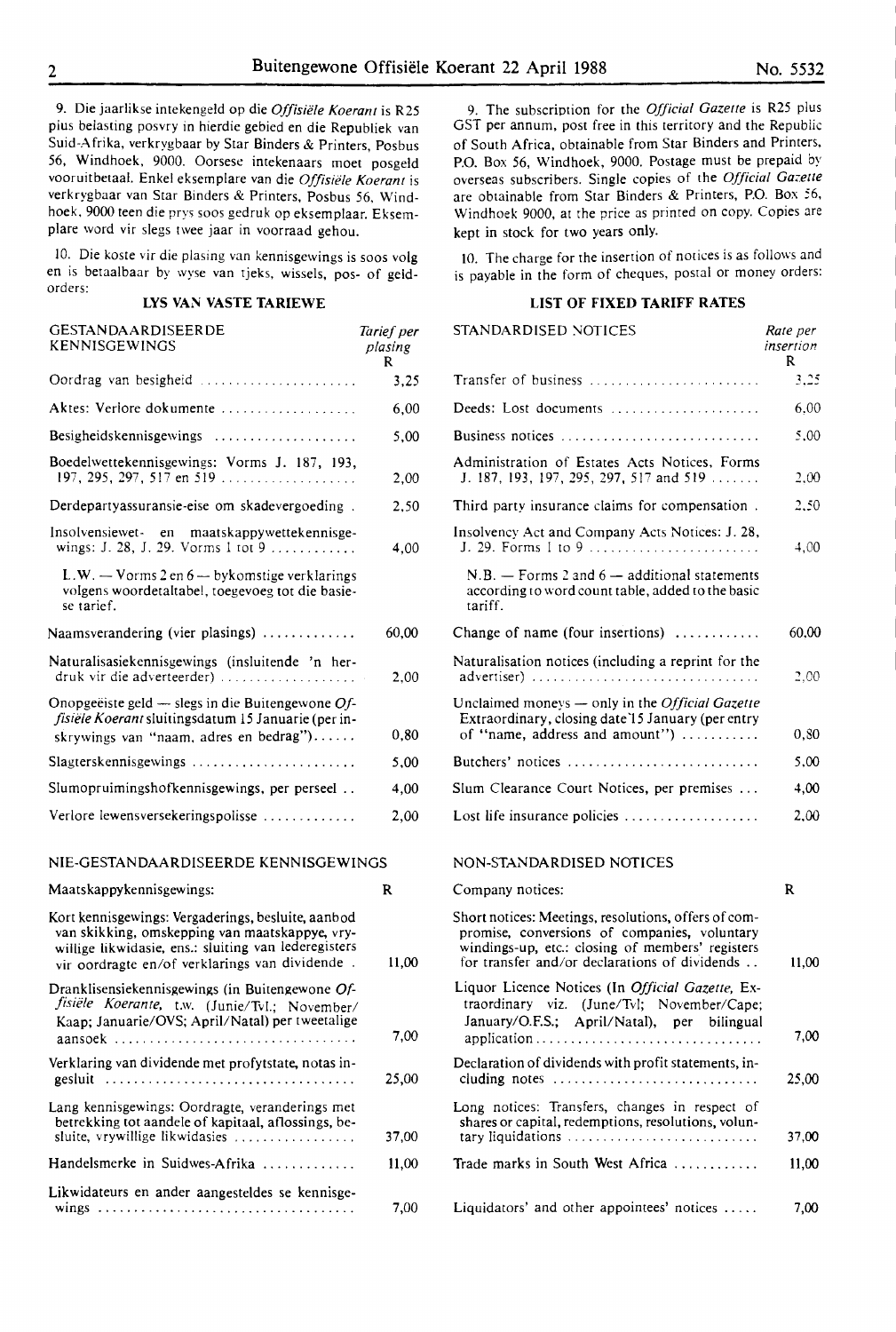#### Vorm/Form 4

#### **LIKWIDASIE REKENINGE EN PLANNE VAN DISTRIBUSIE OF KONTRIBUSIE REKENING IN GESEKWESTREERDE BOEDELS OF MAATSKAPPYE IN LIKWIDASIE**

Ingevolge artikel 108(2) van die Insolwensiewet, 1936, artikel 136(2) van die Maatskappywet, 1926, en artikel 406(3) van die Maatskappywet, 1973, word hierby kennis gegee dat die likwidasie- distribusie- of kontribusierekenings in die boedels of die maatskappye, na gelang van die geval, hieronder vermeld ter insae van skuldeisers of kontribuante sal le op die kantore van die Meester en Landdroste daarin genoem, gedurende 'n tydperk van 14 dae, of die tydperk wat daarin vermeld is, vanaf die datum hieronder vermeld of vanaf die datum van publikasie hiervan, watter datum ook al die laaste is.

#### **LIQUIDATION ACCOUNTS AND PLANS OF DISTRIBUTION OR CONTRIBUTION IN SEQUESTRATED ESTATES OR COMPANIES BEING WOUND UP**

Pursuant to section 108(2) of the Insolvency Act, 1936, section 136(2) of the Companies Act, 1926, and section 406(3) of the Companies Act, 1973, notice is hereby given that the liquidation account and plants of distribution or contribution in the estates or the companies mentioned below will lie open for inspection by creditors or contributories at the offices of the Master and the Magistrates stated therein, for a period of 14 days, or for such a period as stated therein, from the dates mentioned below or from the date of publication hereof, which-ever may be the later date.

W16/87 Electro Light (Pty) Ltd (In Liquidation). First Liquidation and Distribution Account. At the office of the Master of the Supreme Court Windhoek for a period of 14 days as from the 22nd April 1988. Investment Trust Co (Pty) Ltd., P O Box 21204, Windhoek 9000.

#### **Vorm/Form 5**

#### **UITKEER VAN DIVIDENDE EN INSAMELING VAN KONTRIBUSIES IN GESEKWESTREERDE BOEDELS OF MAATSKAPPYE IN LIKWIDASIE**

Nademaal die likwidasierekeninge en distribusie- of kontribusie-rekenings in die<sub>4</sub> gesekwestreerde boedels of maatskappye in likwidasic, na-gelang van die geval, hieronder vermeld op die datums daarin vermeld, bekragtig is, word hierby ingevolge artikel 113(1) van die Insolvensiewet, 1936, artikel 139(2) van die Maatskappyewet, 1926, en artikel 409(2) van die Maatskappyewet, 1973 kennis gegee dat uitbetaling van dividende of insameling van kontribusies aan die gang is in genoemde boedels of maatskappye soos hieronder uiteengesit en dat elke kontribusiepligte skuldeiser die bedrag deur horn verskuldig by die adres hieronder genoem aan die kurator of likwidateur moet betaal.

#### **PAYMENT OF DIVIDENDS AND COLLECTION OF CONTRIBUTIONS IN SEQUESTRATED ESTATES FOR COMPANIES BEING WOUND UP**

The liquidation accounts and plans of distribution or contribution in the sequestrated estates of companies being wound up, as the case may be, mentioned below having been confirmed on the **date** therein mentioned, notice is hereby given, pursuant to section 113(1) of the Insolvency Act, 1936, section 139(2) of the Companies Act, 1926, and section 409(2) of the Companies Act, 1973, that dividends are in the course of payment or contributions are in the course of collection in the said estates or companies as set fonh below and that every creditor liable to contribution is required to pay to the trustee or liquidator the amount for which he is liable at the address mentioned below.

W7/87 Insolvent Estate V.P.V. Haidmann f.t.a. Liquor Den, 13.04.88. Dividends to concurrent creditors Second Liquidation and Distribution Account. I.R. McLaren & D.M. Fairhall Joint Trustee's Investment Trust Co (Pty) Ltd,, P O Box 21204, Windhoek.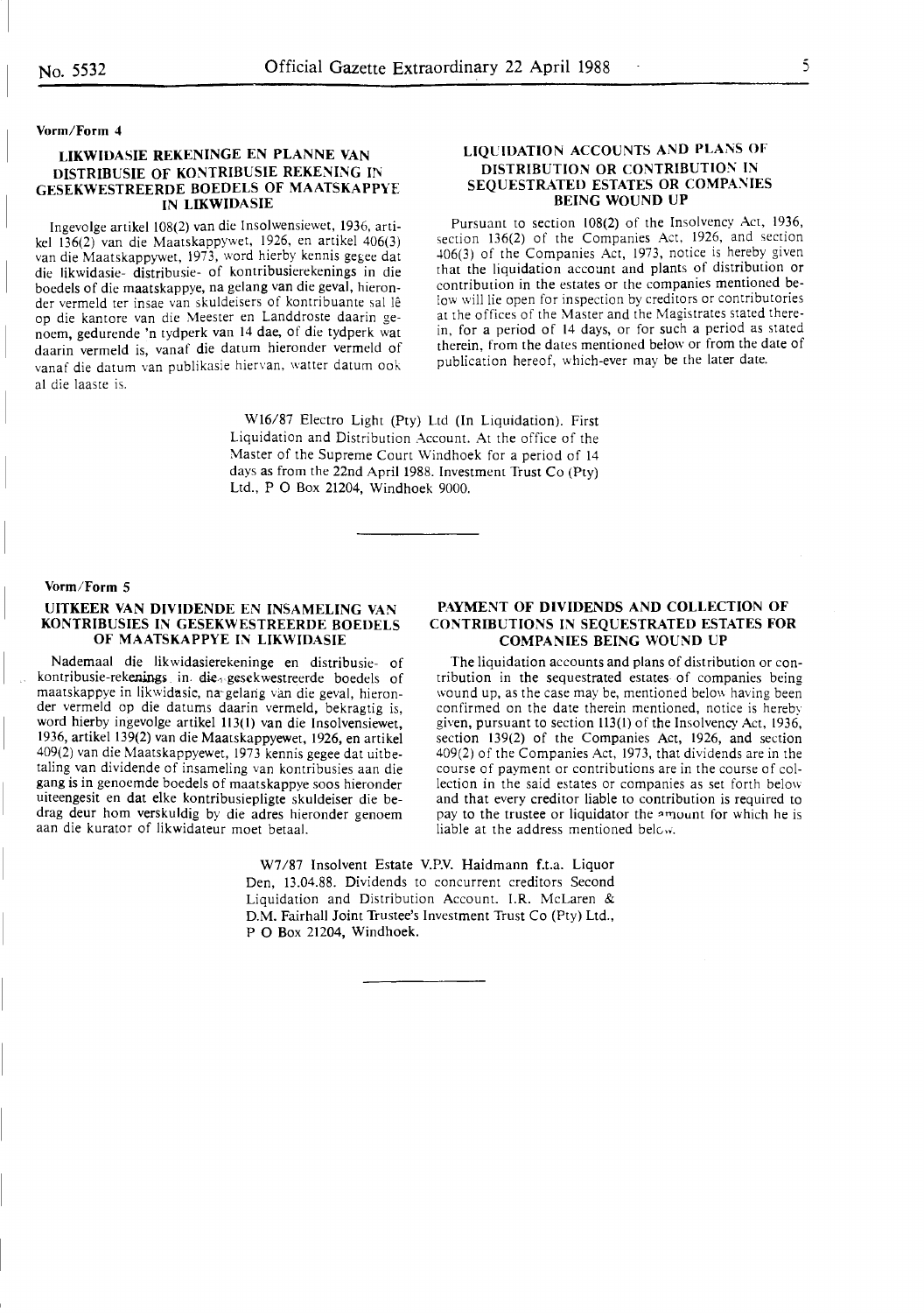**Vorm/Form J 193** 

#### **KENNISGEWING AAN KREDITEURE IN BESTORWE BOEDELS**

Aile persone wat vorderinge het teen die boedels hieronder vermeld, word hierby versoek om hul vorderinge by die betrckke eksekuteurs en binne 'n tydperk van 30 dae (of andersins soos aangedui) gereken vanaf die datum van publikasie hiervan in te lewer. Die inligting word verstrek in die volgorde: Boedelnommer, familienaam en voorname, geboortedatum, persoonsnommer, laaste datum, familienaam, geboortedatum en persoonsnommer; naam en adres van eksekuteurs of gemagtigde agent, tydperk toegelaat vir lewering van vorderings *indien anders as 30 dae.* 

135/88 SOWDEN Dudley William, Windhoek, 16.7.1909, 090716 5004 00 9, Keetmanshoop distrik, 3.03.1988. Eerste Persoonlike Batebestuur en Trustmaatskappy (Eiendoms) Beperk, Posbus 448, Windhoek, 9000.

449/87 EMMANUEL Lourens, Windhoek, 1 Desember 1966, Magsnommer 84909753, 201 Bataljon, Omega. 14 Mei 1987. D Roets, Eksekuteur, Swatax (Eiendoms) Beperk, Posbus 249, Windhoek 9000.

122/88 VAN DER ME RWE Susara Aletta Petronella, Windhoek, 28 Februarie 1919, 190228 0005 00 6, Swakopmund, 26 Februarie 1988. Eerste Persoonlike Batebestuur (Eiendoms) Beperk, Posbus 448, Windhoek, 9000.

155/88 RAS Nicolas Casparus Johannes, Windhoek, 13 Mei 1940, 400513 5066 00 4, TV Moorestraat 91, Windhoek, Posbus 5258, Windhoek 9000. 9 Desember 1987. Hester Sophia Ras (gebore Basson), 27 Julie 1944 440727 01 0034 7. Mnr J A Agenbach, P F Koep & Co, Posbus 3516, Windhoek 9000.

69/88 VAN STADEN Adolf, Windhoek, 550708 08 0023 2, Huis Nommer 354, Tseiblaagte Keetmanshoop P/a Die Munisipaliteit Keetmanshoop. 05.12.1987. W.F. Kotze, P/a Keetmanshoop Beleggings Maat-

#### **Vorm/Form 519**

 $\frac{1}{2}$  .

#### **LIKWIDASIE EN DISTRIBUSIEREKENING IN BESTORWE BOEDEL WAT TER INSAE LE**

lngevolge Artikel 35(5) van Wet 66 van 1965 word hierb~ kennis gegee dat die likwidasie- en distribusierekening in die Boedel in die Bylae vermeld in die kantore van die Meester van die Hooggeregshof en Landdros soos vermeld vir 'n tydperk van 21 dae vanaf die datum van publikasie hiervan (of andersins soos aangedui) ter insae sal lê vir alle persone wat daarby belang het.

Indien geen besware daarteen by die Meester binne die gemelde tydperk ingedien word nie, sal die eksekuteur tot uitbetaling daarvolgens oorgaan.

MUNUNGA Fabianus, 5908020700770, Upington. Eerste en Finale. 22 April 1988, Windhoek, Upington. Standard Bank SWA Ltd., (Registered Bank), Trustee Branch, PO Box 2164, Windhoek 9000.

#### **NOTICE TO CREDITORS IN DECEASED ESTATES**

All persons having claims against the estates mentioned below are hereby called upon to lodge their claims with the executors concerned, whithin 30 days (or otherwise as indicated) calculated from the date of publication hereof. The information is given in the following order: Estate number, surname and christian names, date of birth, identity number, last address, date of death; surviving spouse's names, surname, date of birth and identity number; name and address of executor or authorised agent. period allowed for lodgement of *claims* if *other than 30 days.* 

78/88 SASS Wilhelm Hugo Gunther, Windhoek, 31 Mei 1928, 280531 5008 00 3, Swakopmund, 30 Januarie 1988. Eerste Persoonlike Batebestuur en Trustmaatskappy (Edms) Bpk., Posbus 448, Windhoek.

110/88 ADRIAANSE Catharina Sophia, 5.08.1953, 530815 0016 00 6, Lüderitz distrik, 28 Januarie 1988. Hendrik George Adriaanse, 24 Mei 1950. 500524 5090 00 0. Eerste Persoonlike Batebestuur en Trustmaatskappy (Eiendoms) Beperk, Posbus 448, Windhoek, 9000.

545/87 NUSEB Pinias, Windhoek, Magsnommer 84824275, 301 Bataljon, Otjiwarongo. 12 Augustus 1987. D Roets, Eksekuteur, SWATAX (Eiendoms) Beperk, Posbus 249, Windhoek 9000.

347 /86 JAFET Jonas, Windhoek, 14 Julie 1963, Magsnommer: 81965483, 203 Bataljon, Grootfontein. 15 Junie 1986. D Roets, Eksekuteur, SWATAX (Eiendoms) Beperk,  $-$ Posbus, 249, Windhoek 9000.

skappy (Edms) Bpk., Posbus 876, Keetmanshoop.

## **LIQUIDATION AND DISTRIBUTION ACCOUNT IN DECEASED ESTATE LYING FOR INSPECTION**

In terms of Section 35(5) of Act 66 of 1965 notice is hereby given that the liquidation and distribution account in the Estate specified in the Schedule will be open for inspection of all persons interested therein for a period of 21 days from the date of publication hereof (or otherwise as indicated) at the offices of the Master of the Supreme Court and Magistrate, as stated.

Should no objection thereto be lodged with the Master during the specified period, the Executor will proceed to make payment in accordance therewith.

**KULIKOWSKI** Fredrieka Gerharda, Windhoek. Eerste en Finale. 22 April 1988, Windhoek, Windhoek. Standard Bank SWA Ltd., (Registered Bank) Trustee Branch, P O Box 2164, Windhoek 9000.

ABBOTT Irmgard Helene Ida, 080328 01 0001 4, Bethanie, Eerste en Finale, 22 April 1988, Windhoek, Bethanie. Standard Bank SWA Ltd., (Registered Bank), Trustee Branch, P O Box 2164, Windhoek 9000.